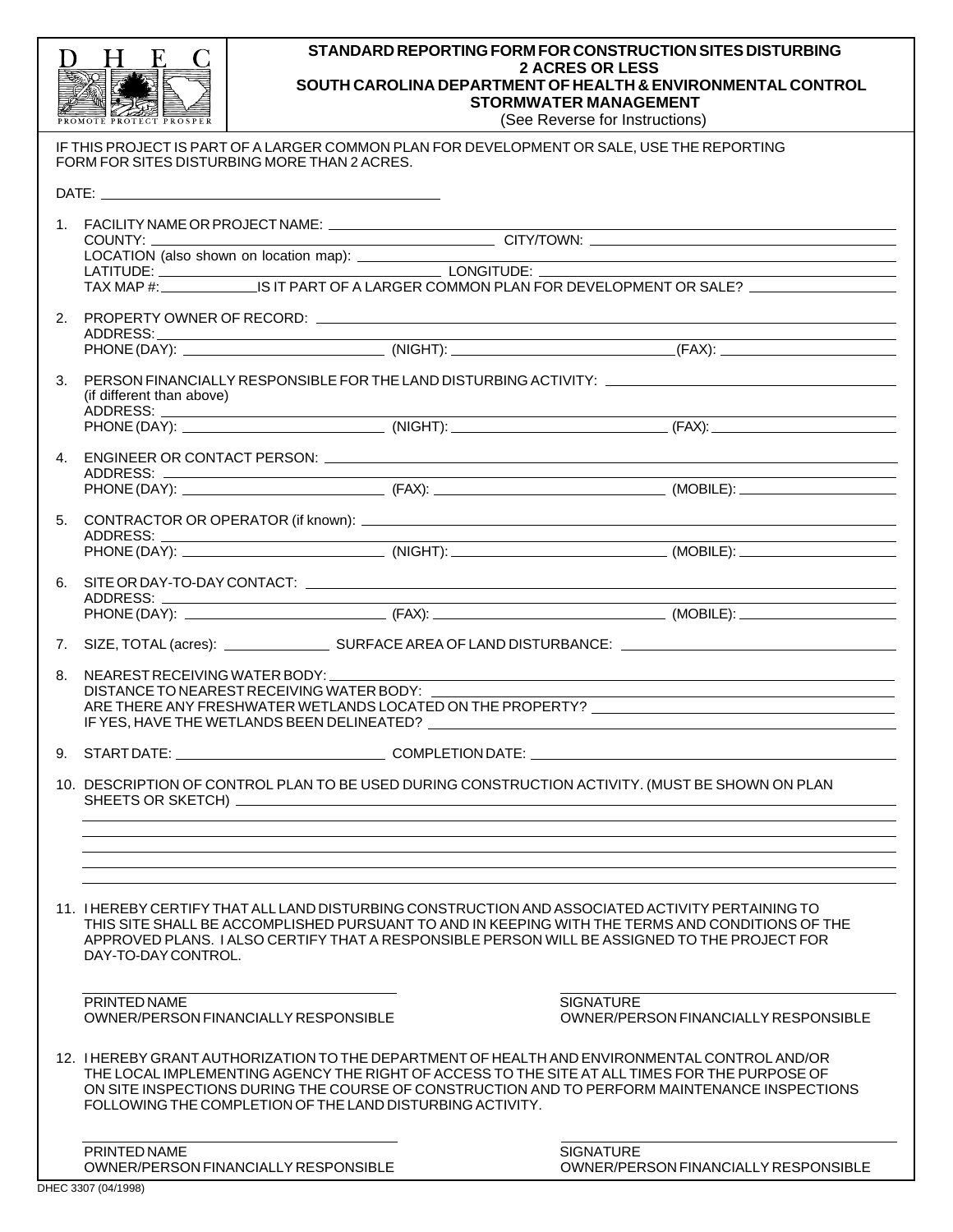## **INSTRUCTIONS**

# **STANDARD REPORTING FORM FOR CONSTRUCTION SITES DISTURBING 2 ACRES OR LESS**

#### **Who Must File A Standard Reporting Form For Disturbing 2 Acres or Less**

Any public (federal, state, local or school), private, industrial, commercial and/or residential subdivision project that will be engaging in any land disturbing activity that disturbs an area two (2) acres or less which is not part of a larger common plan for development or sale.

## **When is a Land Disturbance Permit Required on Projects of Less Than 2 Acres of Actual Disturbance**

If the land disturbance project is located within one-half (1/2) mile of a receiving waterbody in the S.C. Coastal Zone (Beaufort, Berkeley, Charleston, Colleton, Dorchester, Georgetown, Horry and Jasper Counties) then a permit is required and this reporting form CAN NOT be used. Particular emphasis shall be placed on the following projects in this category:

- (a) All commercial buildings which will handle hazardous chemicals (including gasoline, kerosene, diesel fuel, nutrients, etc.)
- (b) All commercial buildings and parking/runway areas with greater than one (1) acre of impervious surface (building and parking).
- (c) All commercial buildings and parking/runway areas with greater than one-half (1/2) acre of impervious surface located directly adjacent to a salt water (critical) area.
- (d) All residential subdivision developments located directly adjacent to a salt water (critical) area.
- (e) All projects impacting Geographical Areas of ParticularConcern (GAPC).

These projects (a-e) must meet the requirements of R. 72-307I of the S.C. Stormwater Management and Sediment Reduction regulations and must have the plans and specifications prepared by a registered engineer, landscape architect or tier B land surveyor. Other actives within one-half (1/2) mile of a receiving waterbody in the Coastal Zone require a permit but must only meet the submittal requirements of R. 72- 307H which do not require preparation by a licensed professional.

## **Where To File**

Horry County: S.C.D.H.E.C. - O.C.R.M. 1601 North Oak Street, Suite 203, Myrtle Beach, SC 29577 (803)626-7217

Beaufort and Jasper Counties: S.C.D.H.E.C. - O.C.R.M P.O. Box 587, Beaufort, SC 29901 (803)524-6885

- Berkeley, Charleston, Colleton, Dorchester and Georgetown Counties: S.C.D.H.E.C. - O.C.R.M. 1362 McMillan Avenue, Suite 300, Charleston, SC 29405 (803)744-5838
- Clarendon County: Clarendon Soil and Water Conservation District 9B West Rigby Street, Manning, SC 29102 (803)435-2612
- Greenville County: Greenville County Soil & Water Conservation District 301 University Ridge, Suite 4500, Greenville, SC 29601 (864)467-2756
- City of Greenville: City of Greenville Engineering & Public Works Department P.O. Box 2207, Greenville, SC 29602 (864)467-4400

Lexington County:

Lexington County Department of Planning and Development County Administration Building 212 South Lake Drive, Lexington, SC 29072 (803)359-8121

Richland County:

Richland County Department of Public Works Administration & Engineering 400 Powell Road, Columbia, SC 29203 (803)735-7305

Spartanburg County: Spartanburg County Environmental Services P.O. Box 1633, Spartanburg, SC 29304 (864)596-3584

City of Spartanburg: City of Spartanburg Public Works Department P.O. Drawer 1749, Spartanburg, SC 29304-1749 (864)596-2107

York County: York County Planning and Development Services 1070 Heckle Blvd. Box A-5, Rock Hill, SC 29732 (864)327-9079

ALL OTHER COUNTIES:

S.C.D.H.E.C. Stormwater Permitting Section 2600 Bull Street, Columbia, SC 29201-1708 (803)734-5300

## **Completing The Application**

You must type or print, in the appropriate areas only. Direct any questions you may have to (803)734-5300 or the appropriate implementing agency.

- Enter the name of the project or facility where the land disturbing activity will be taking place. List the county and name of city/town if applicable. Enter the location of the activity and the tax map number. Indicate whether this project is part of a larger common plan for development or sale (phase project).
- 2. Enter the name, complete address and phone numbers as needed.
- 3. Enter the name, complete address and phone numbers as needed.
- 4. Enter the name, complete address and phone numbers as needed.
- 5. Enter the name, complete address and phone numbers as needed.
- 6. Enter the name, complete address and phone numbers as needed.
- 7. Enter the total area of the project in acres. Enter the total area that will be disturbed, in acres.
- 8. Enter the name of the waterbodies. Enter yes or no as needed.
- 9. List the anticipated start and completion dates for this project.
- 10. Describe control plan to used during construction.

For questions 11 & 12, please read the certification. Have appropriate person(s) sign and date the certification.

#### **What Happens After I File**

If a permit is not required then the reporting form and pertinent submittal information is sent to the appropriate office of DHEC and the applicant may proceed with construction activity provided the practices indicated in the submittal are incorporated. A letter or permit in response to this reporting form is **not** required from DHEC. However, DHEC personnel can conduct site inspections to insure compliance with the submitted plans.